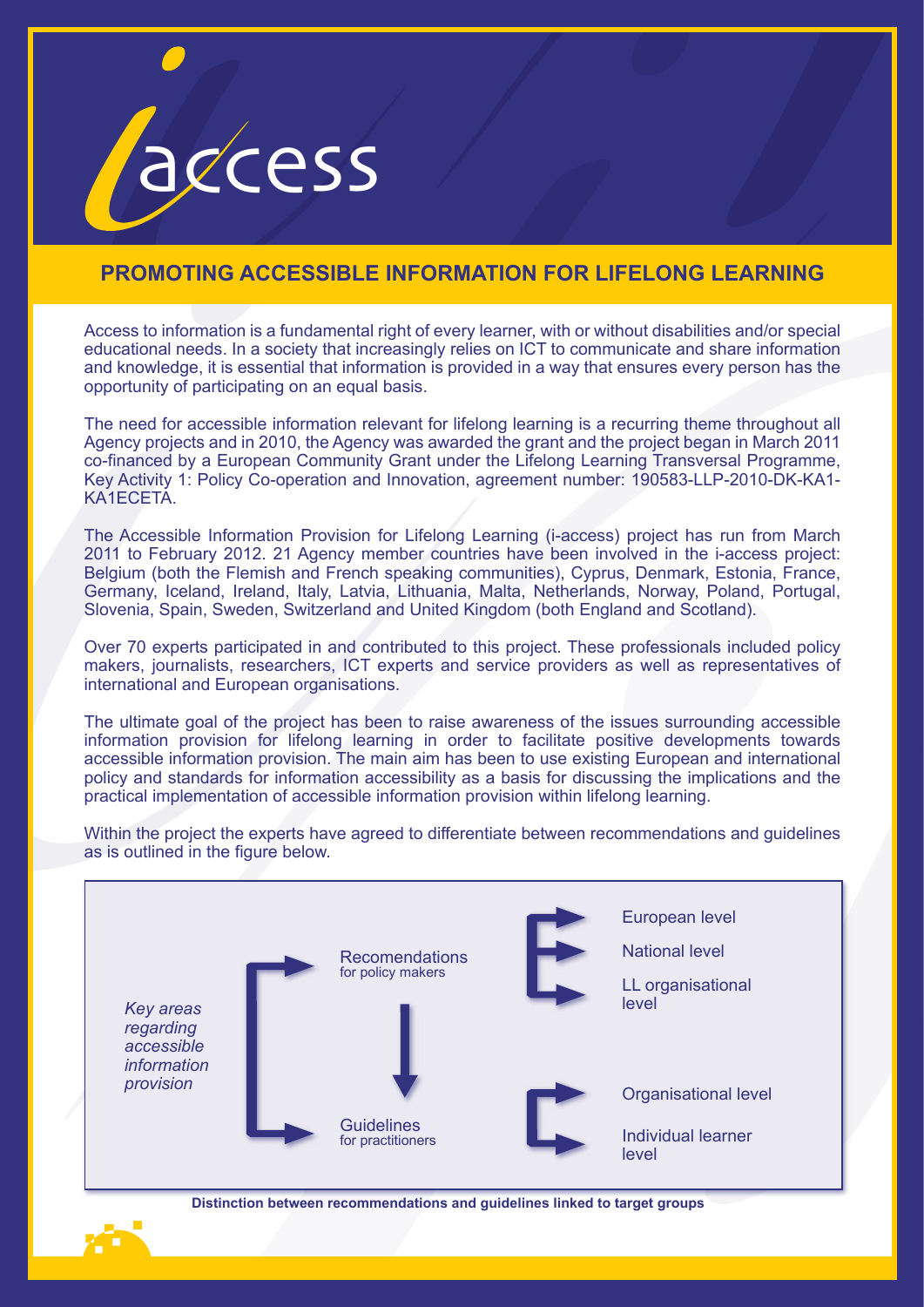*Recommendations* are targeted at policy makers for lifelong learning as well as ICT, working at the European, national or lifelong learning organisational levels. Recommendations focus upon what needs to be included within a written policy in order to direct accessible information provision in organisations;

*Guidelines* are targeted at educational, ICT and media practitioners and include tools such as checklists and indexes for monitoring action. Guidelines focus upon how the policy can be implemented in a practical way at the organisational, as well as individual learner level.

The collective results of the i-access project lead to guiding principles and key areas for recommendations to support accessible information provision for lifelong learning agreed at the European level by the key stakeholders in the field. The i-access Guiding Principles as well as the Recommendations are aimed at policy makers in their role as leading the implementation of accessible information provision.

## **GUIDING PRINCIPLES**

During the i-access project conference (held in June 2011) there were a number of inputs considering policy and practice related to providing accessible information for lifelong learning. Representatives of key international organisations working in the field of accessibility – UNESCO, G3ict, the World Wide Web Consortium/Web Accessibility Initiative (W3C/WAI) and the DAISY Consortium – presented their priorities and work in this field. Representatives of Adobe and Microsoft presented information on the relevance of policy for their work and provided practical information on making information more accessible.

As a result of all of the project conference debates and inputs, the i-access experts agreed upon a number of Guiding Principles that underpin any recommendations for policy and practice related to providing accessible information for lifelong learning.

*Rights Principle:* Access to information is a fundamental right – it empowers learners and facilitates their participation in society. This access must be provided in the earliest phases of learning and accompany a learner throughout their lifetime.

**Structural Principle:** It is vital that any policy or recommendation does not regard technology as an end in itself. The systemic factors that determine the use of tools for lifelong learning must be recognised and considered.

*All-Inclusive Principle:* Accessible information provision needs to be considered in its widest interpretation to include people with all forms of disabilities and/or special educational needs.

**Synergy Principle:** Accessibility benefits users with disabilities and/or special educational needs and may often benefit all users.

## **RECOMMENDATIONS FOR PROMOTING ACCESSIBLE INFORMATION FOR LIFELONG LEARNING**

The Recommendations for promoting accessible information for lifelong learning draw upon a range of information sources collected and analysed throughout the project activities, including:

*A review of European and international policy and recommendations on accessibility* - the initial policy review was conducted as a stimulus for drafting the country survey (described below). It was then added and used as an input for the i-access project conference (also described below). As a result of the final outcomes of the project conference, the policy review was re-worked and completed in order to link to existing policy content and key issues for policy implementation. The review showed the United Nations Convention on the Rights of Persons with Disabilities (UNCRPD, 2006) as the most influential of policies in relation to accessibility as it is legally binding to its signatories (including the

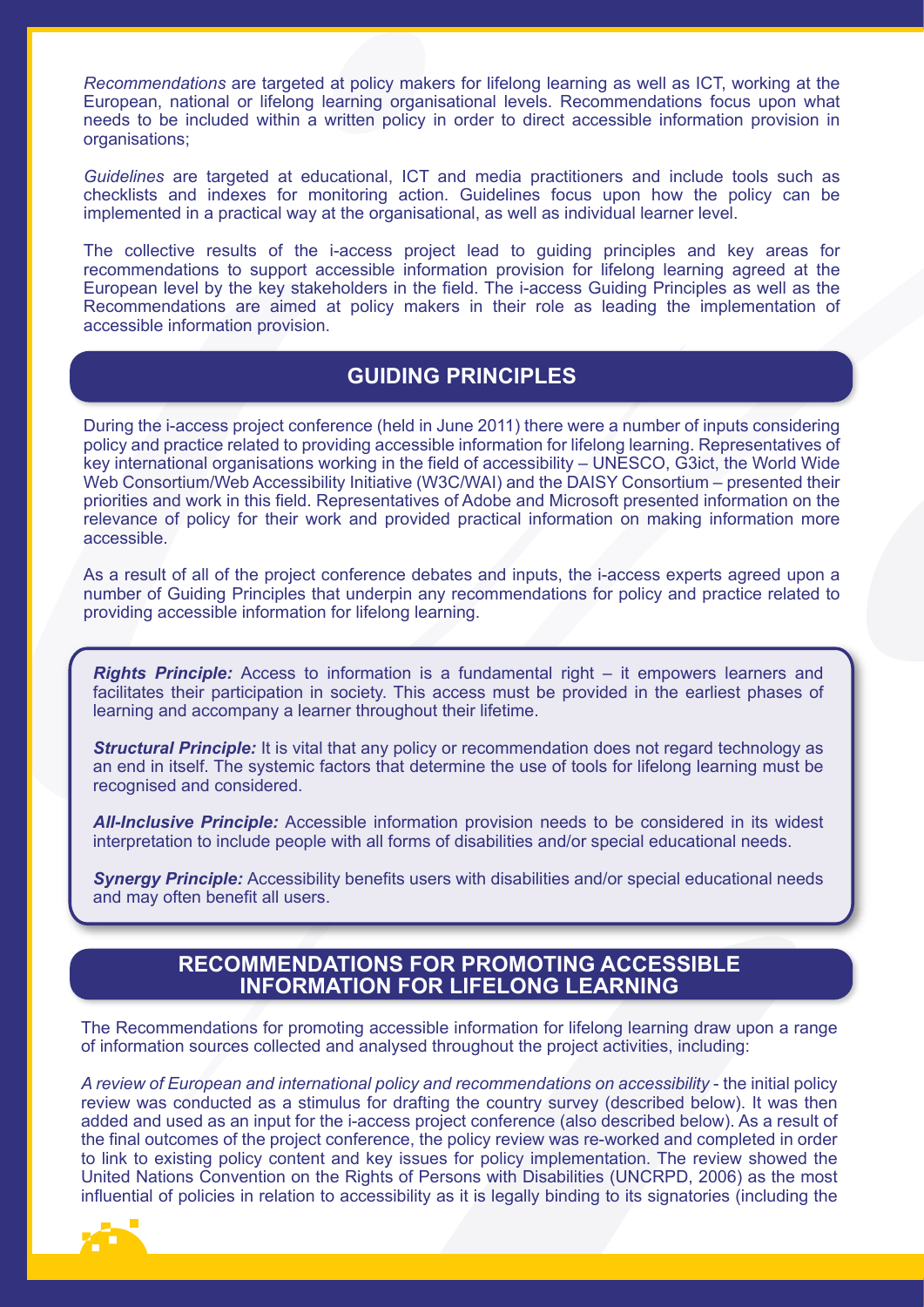European Union) and directs attention to accessibility issues in both European and national level policies. The policy review also underlined the fact that on the European level there is no single policy that refers to all types of information accessibility (web, electronic documents, print material, audio, video and any form of communication). In reality, different aspects of accessibility are covered by varying sector policies.

*A country survey on accessibility policy and implementation -* the results of the country survey are based on 29 replies from 18 countries. The results showed that respondents were generally more aware of international policies and guidelines for accessible information provision, than European policies. Most countries represented in the survey have a national policy for accessibility as well as organisational style guides, however only half of these guides cover accessibility issues.

*The i-access conference inputs and conclusions* - the i-access conference was held in Copenhagen from 22-24 June 2011 and was hosted by the Agency and the Danish Ministry of Education. The aim of this conference was to identify the implications of international and European policy on accessibility for information providers in the field of education, as well as the processes that organisations need to consider in order to ensure accessible information provision. The 70 plus participants reflected on policy requirements and current practice regarding the accessibility of information relevant for lifelong learning and identified key issues relevant for developing a set of proposed recommendations.

The final project recommendations were drafted and then endorsed through a process of re-drafting based on feedback from project experts, Agency member country ministerial representatives, as well as representatives of all key stakeholder organisations involved in the conference and project activities.

The seven areas of recommendations are targeted at policy makers for lifelong learning and / or ICT, working at the European, national or lifelong learning organisational levels.

**Raising awareness about accessible information for lifelong learning as a rights issue.**  Policy makers, organisations and professionals in lifelong learning, ICT specialists, people with disabilities and/or special educational needs and their families and support networks should be made aware of learners' rights to accessible information provision.

**A multi-stakeholder approach based upon co-operation and information exchange should be taken.** Highly specific policies focused upon single interest group issues alone cannot achieve the provision of accessible information for lifelong learning. Policies must be developed and then implemented based upon the principle of a multi-stakeholder approach.

**Issues around accessible information provision should be covered in the education of all professionals involved in lifelong learning.** ICT can contribute to effective access to learning opportunities only if all professionals in lifelong learning are educated in the use of ICT as a tool to enable equal opportunities in education.

**Issues around accessible information provision should be covered in the education of ICT and media professionals.** Educating media and ICT specialists on the impact of disabilities and/or special educational needs on people using ICT, it is possible to develop more accessible technology from design to production and avoid later work to make the finished product more accessible.